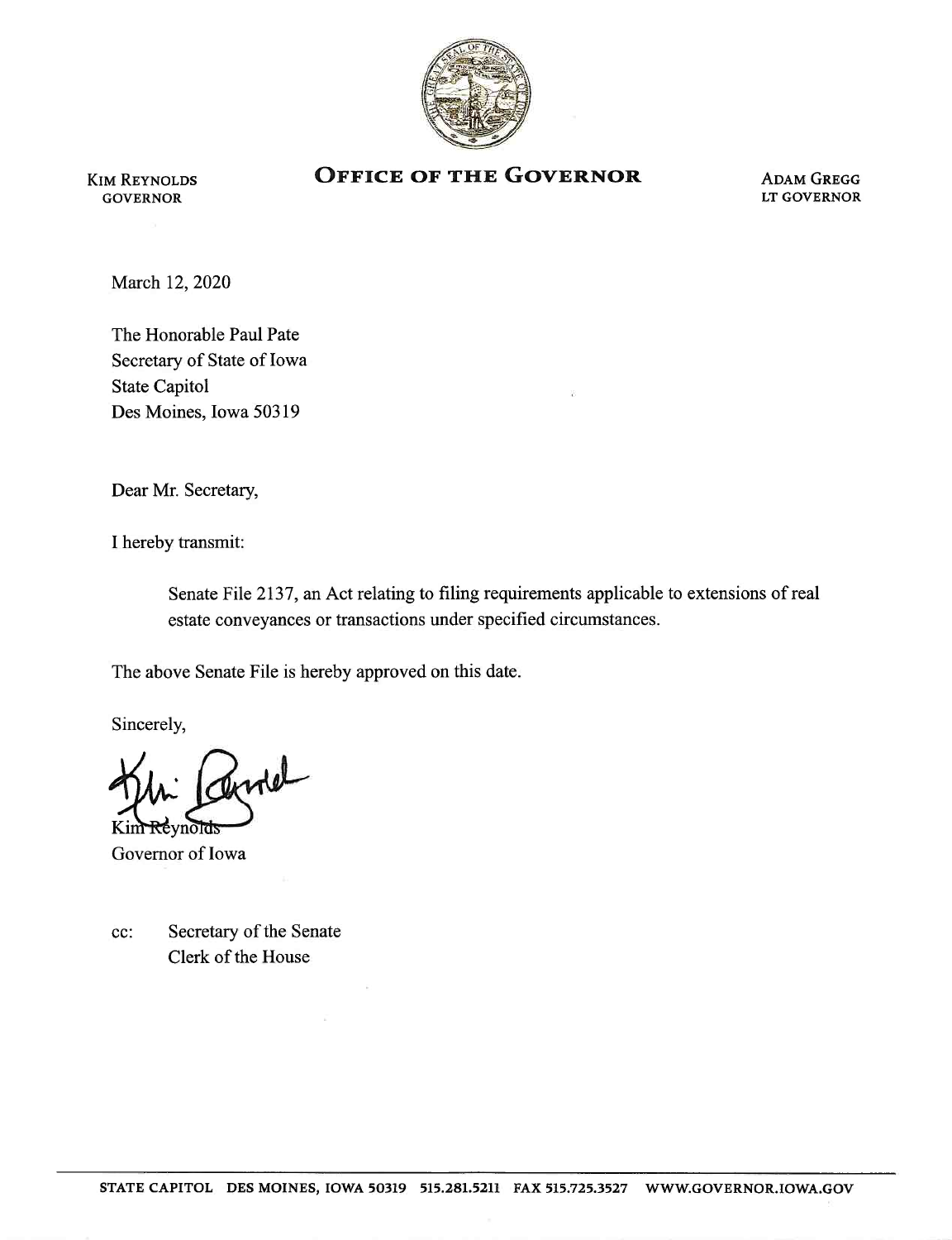

Senate File 2137

## AN ACT

RELATING TO FILING REQUIREMENTS APPLICABLE TO EXTENSIONS OF REAL ESTATE CONVEYANCES OR TRANSACTIONS UNDER SPECIFIED CIRCUMSTANCES.

BE IT ENACTED BY THE GENERAL ASSEMBLY OF THE STATE OF IOWA:

Section 1. Section 614.21, subsection 2, Code 2020, is amended to read as follows:

2. The date of maturity, when different than as appears by the record of the instrument, and the date of maturity of any extension of the instrument or the debt or of said indebtedness or part thereof, may be shown at any time prior to the expiration of the periods of limitation specified in subsection 1 by the holder of the debt or the owner or assignee of the instrument by filing an extension agreement, duly acknowledged as the original instrument was required to be acknowledged, in the office of the recorder where the instrument is recorded an extension agreement or other documentation confirming an agreement to extend the date of maturity of the instrument or said debt or said indebtedness secured thereby. By authorizing or becoming bound under an existing real estate mortgage, bond for deed, trust deed, or contract for the sale or conveyance of real estate, the grantor or mortgagor thereunder authorizes the